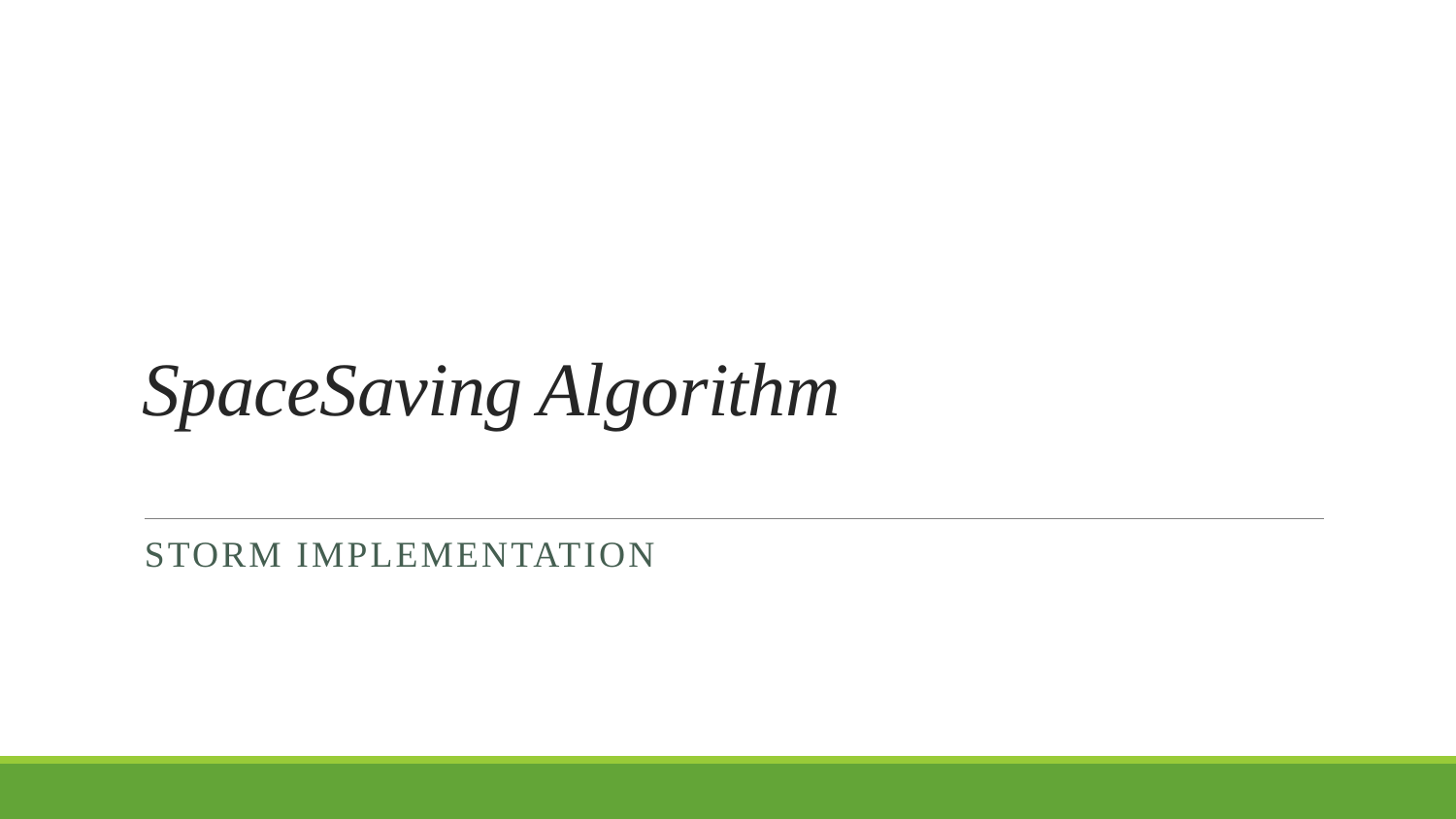#### Overview

- Frequent Elements in Data Streams
- *SpaceSaving* approach
- Storm Topology
- **Experimental results**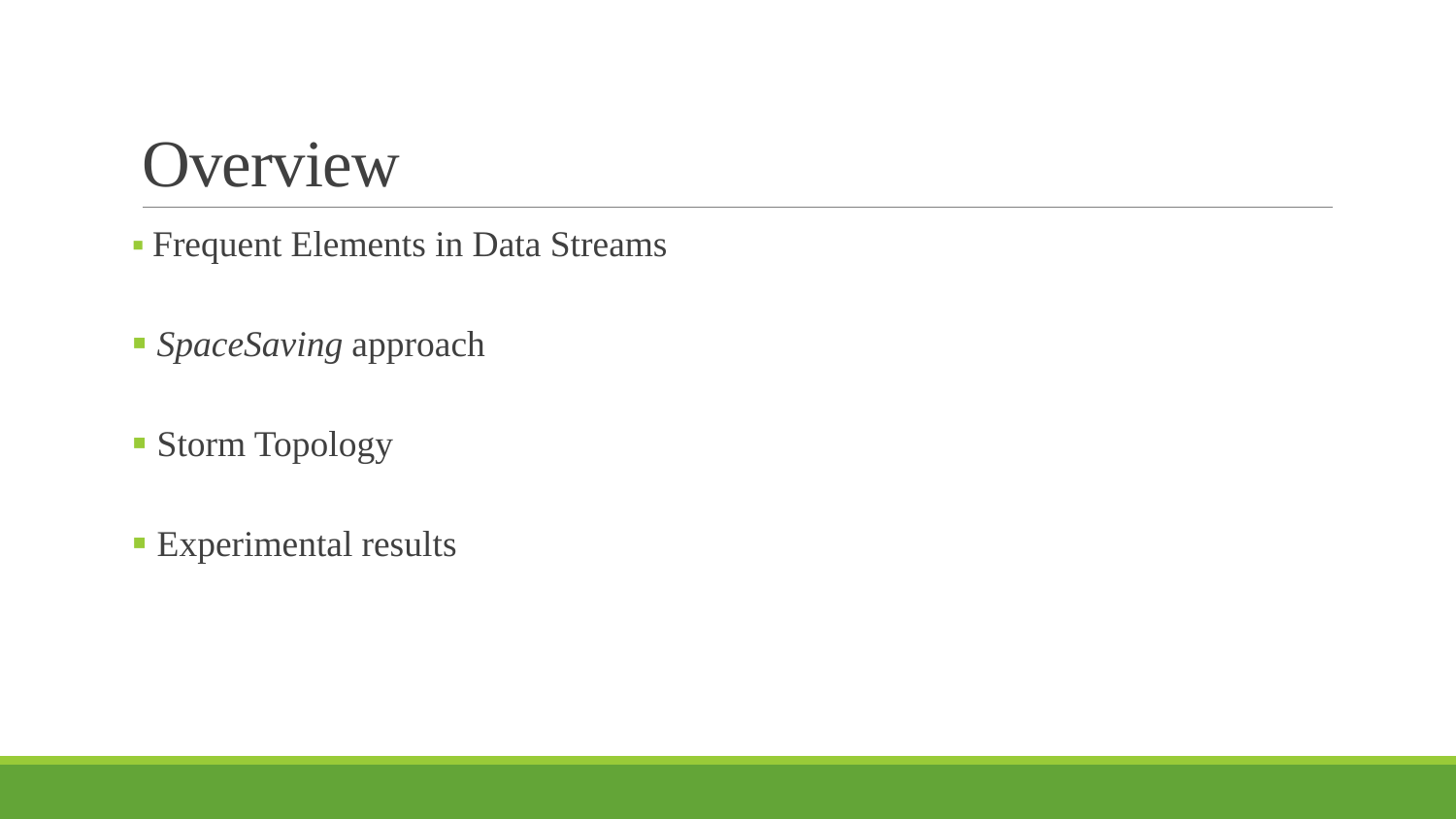#### The Frequent Elements Problem

- In a stream S of N size, find all frequent elements
- **Fi** Frequency must be greater than  $\lceil \phi N \rceil$ , where  $\phi$  in [0,1]
- φ is a proportion , e.g elements that occur more than **50%** times in N stream
- Need: Solve the problem with one pass over the data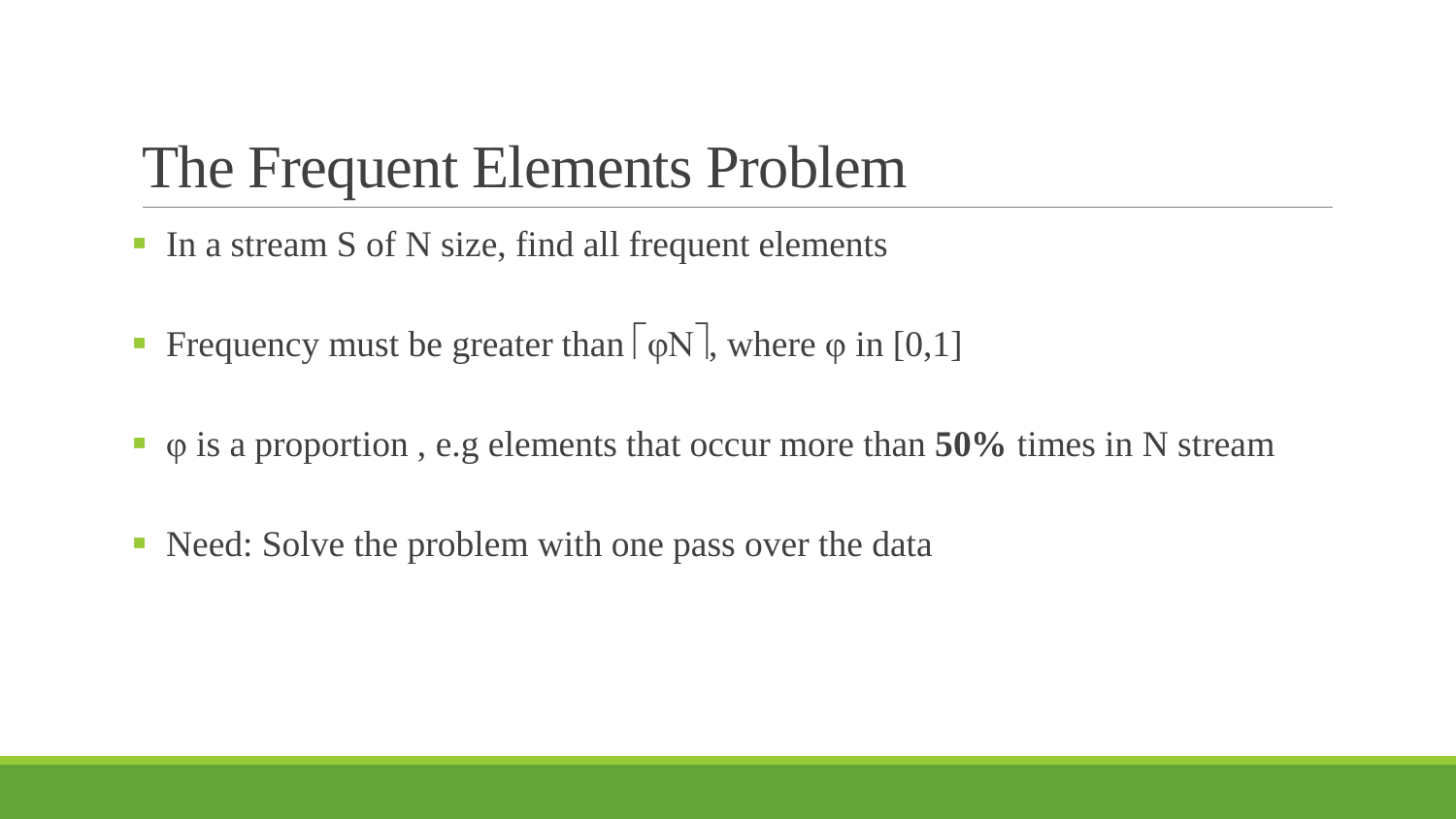

- *Counter-Based* Technique
- Use m counters to monitor m elements
- If element has already a counter, increment its counter by 1
- If not, replace the element with minimum counter (min)
- Set the frequency of the new element to min+1 , remember overestimation **min**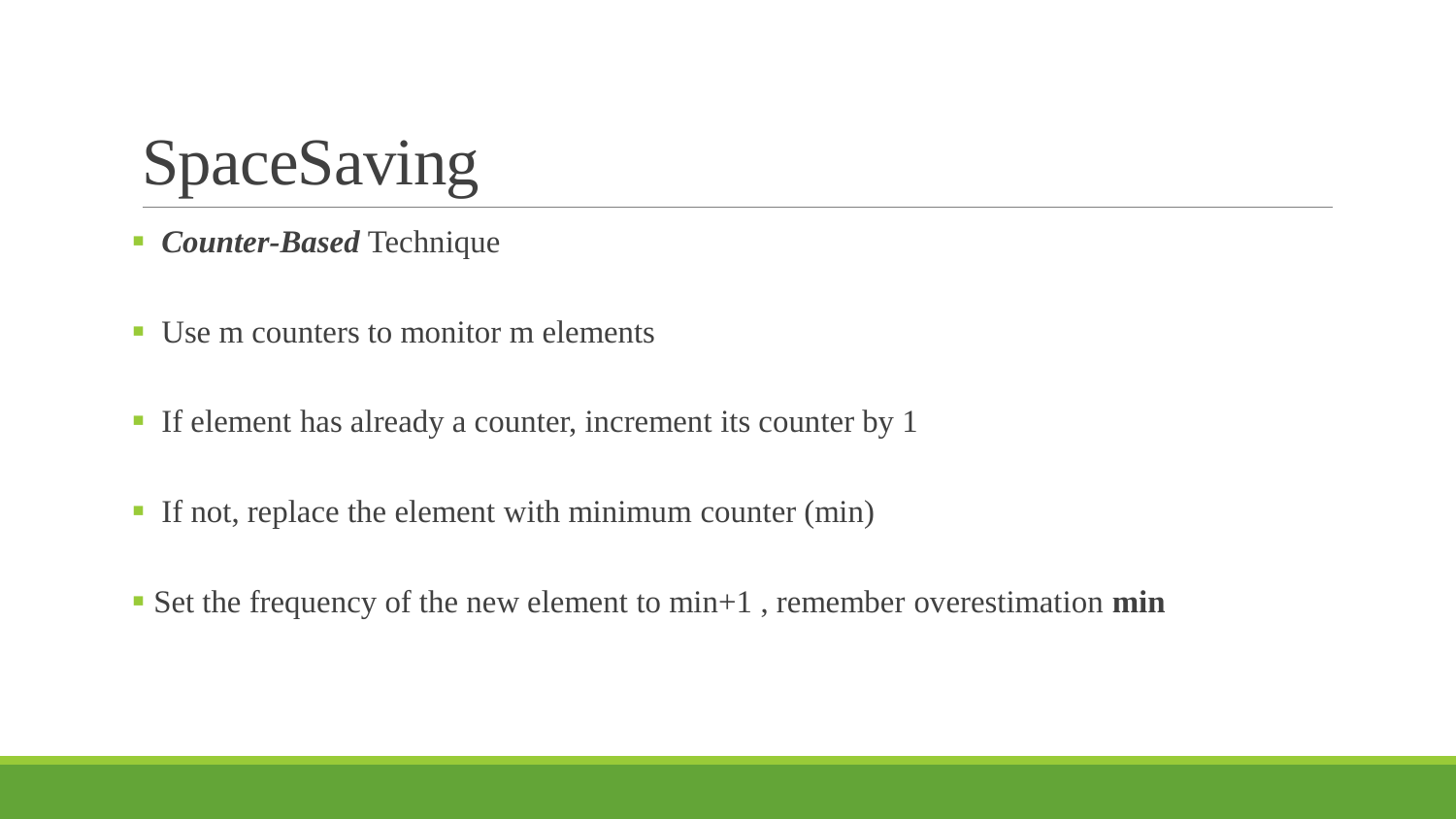SpaceSaving

Given an error rate  $\varepsilon$ , use at least  $m =$ 1  $\mathcal{E}_{\mathcal{E}}$ counters

- **Then all elements with f** >  $\lceil \phi N \rceil$ , with  $\phi \ge \varepsilon$ , are guaranteed to be reported
- We set  $\varphi = \varepsilon$  and  $m =$ 1  $\mathcal{E}$ , and report as frequent elements those with  $f > |\varepsilon N|$
- **Approximate** frequency f of a stored element derives of "countoverestimation"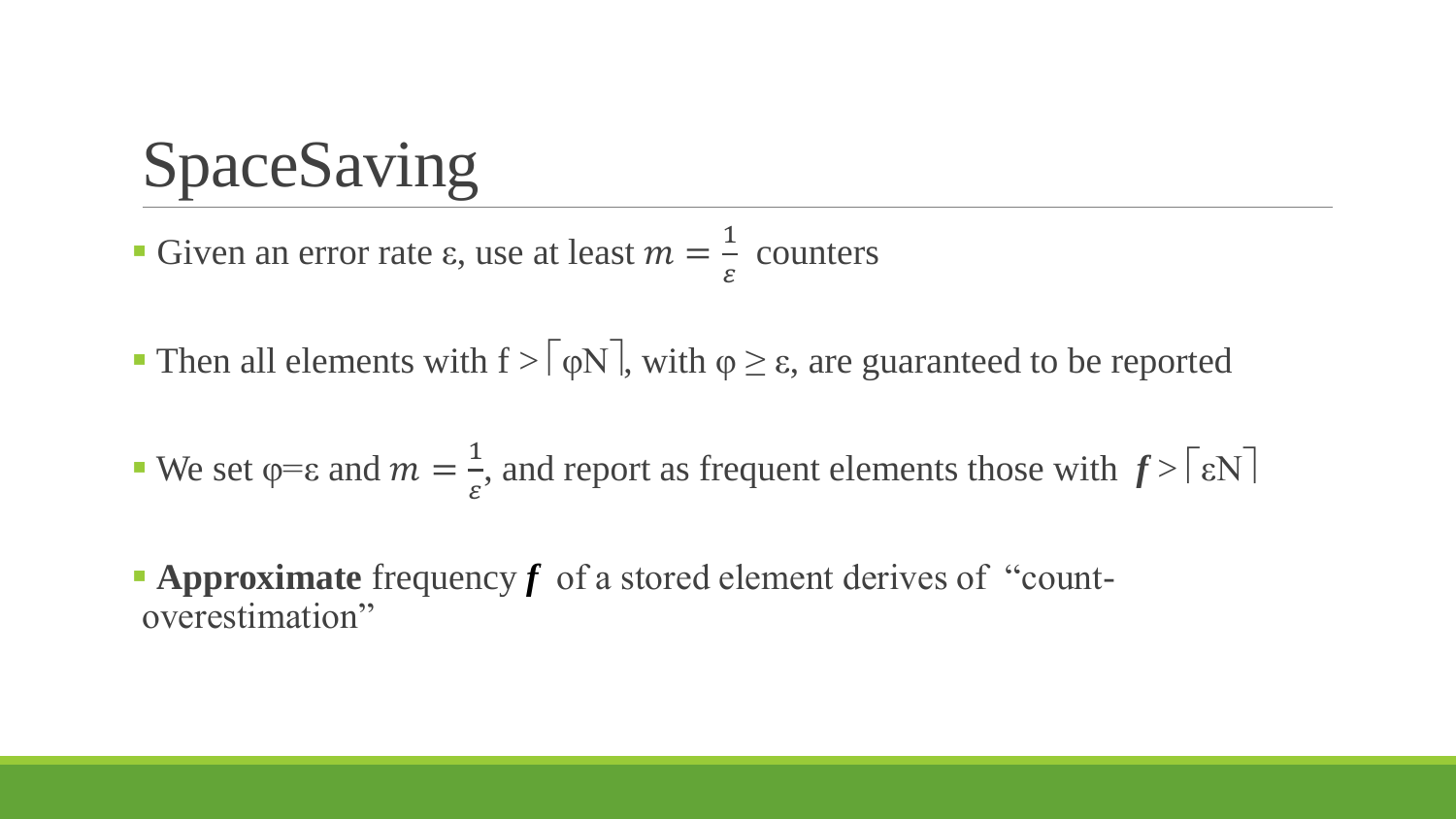| <b>Item</b> | Count | <b>Overestimation</b> |
|-------------|-------|-----------------------|
|             |       |                       |
|             |       |                       |

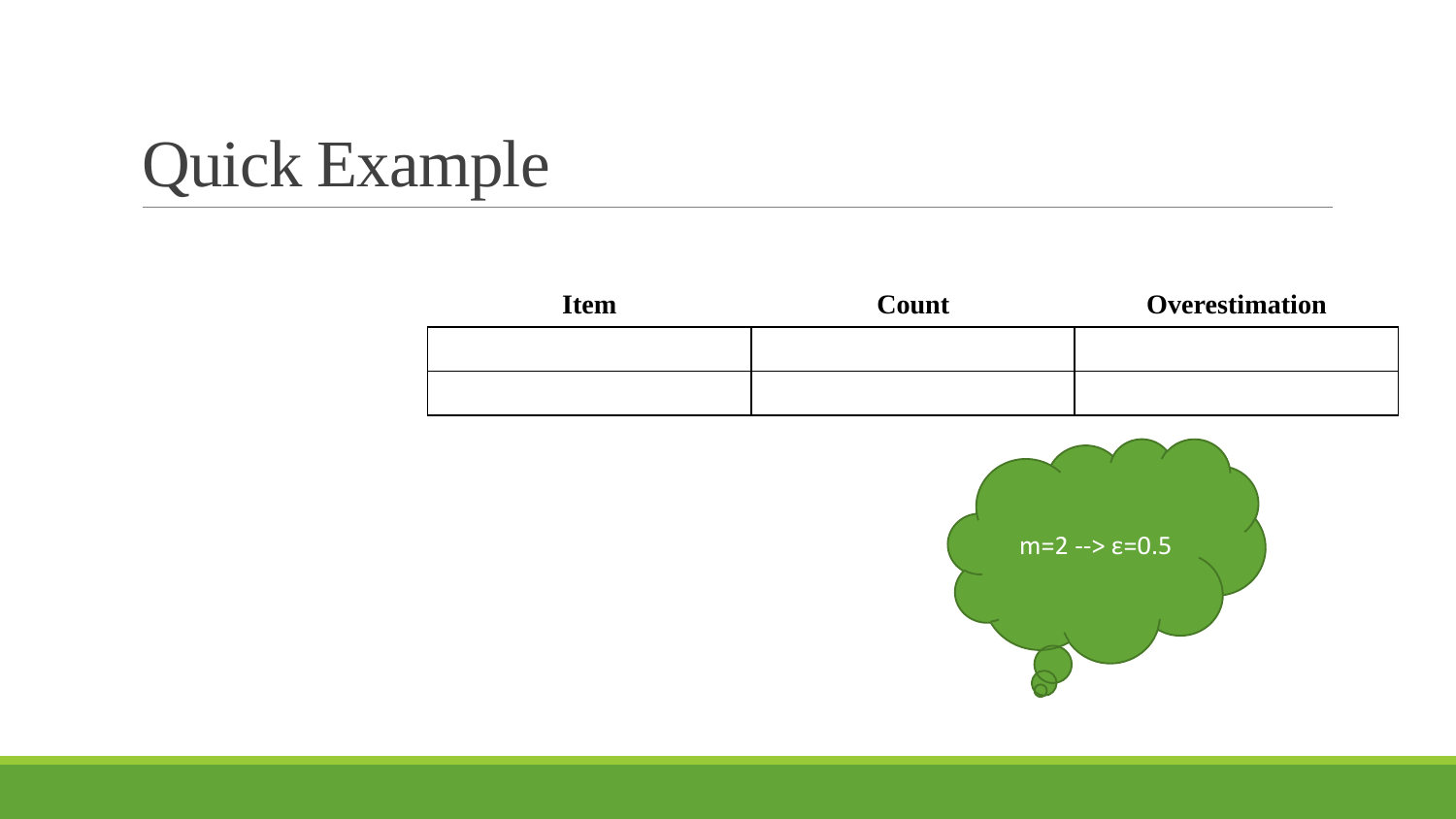| <b>Item</b> | Count | <b>Overestimation</b> |
|-------------|-------|-----------------------|
|             |       |                       |
|             |       |                       |

X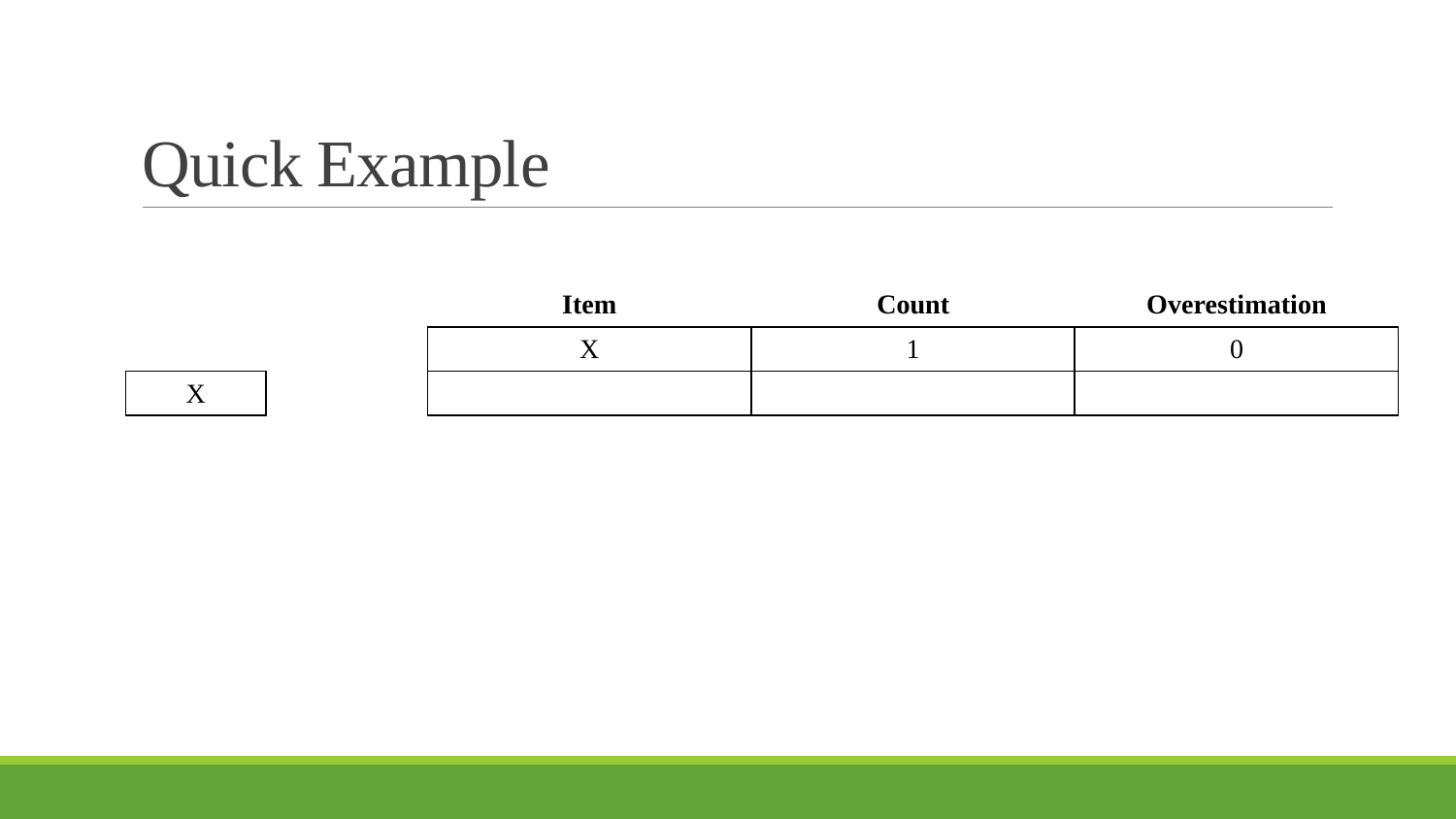|  | <b>Item</b> | Count | Overestimation |
|--|-------------|-------|----------------|
|  |             |       |                |
|  |             |       |                |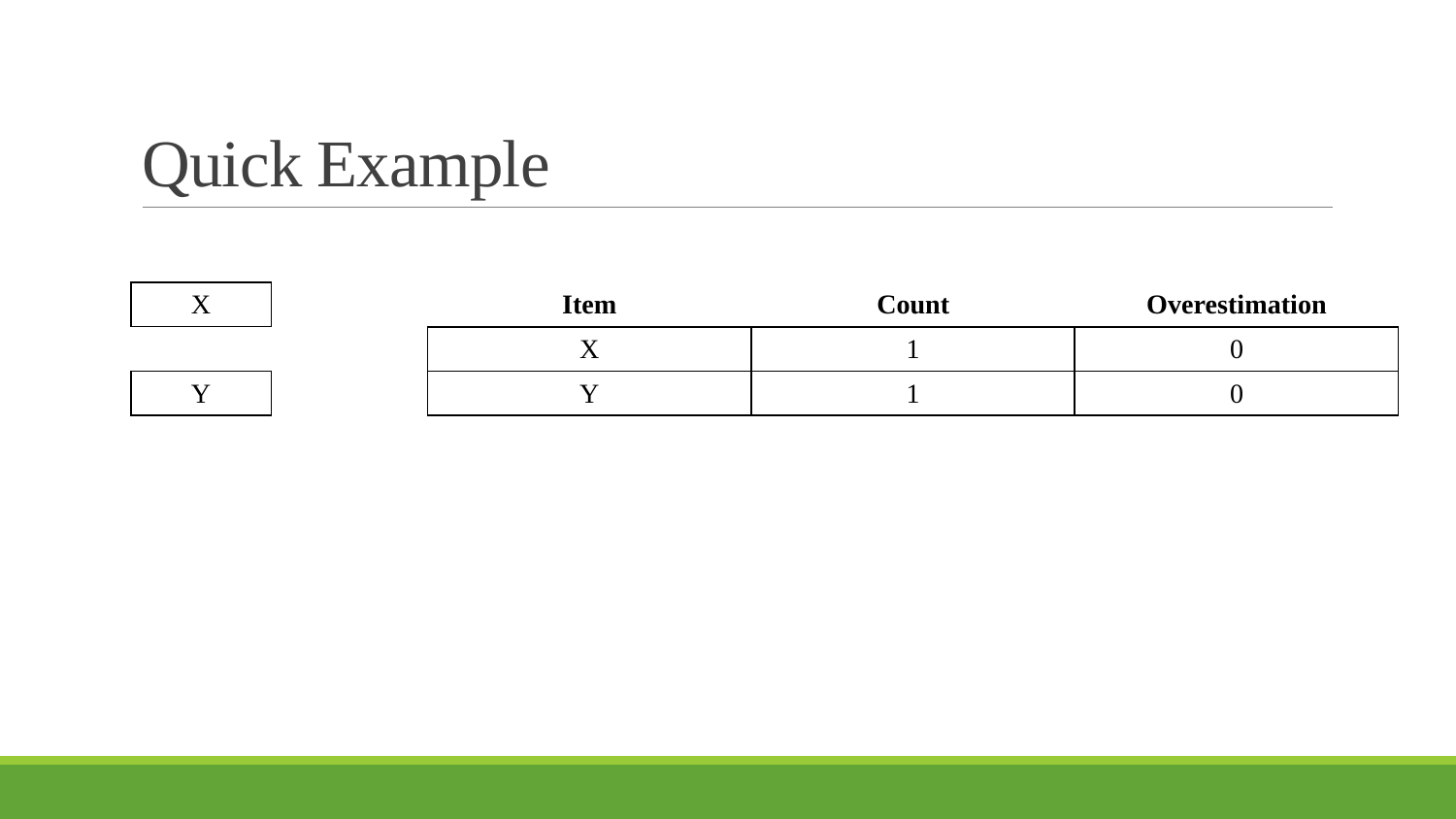| 37 37<br>$\lambda$ , $\lambda$ | <b>Item</b> | Count | <b>Overestimation</b> |
|--------------------------------|-------------|-------|-----------------------|
|                                |             |       |                       |
|                                |             |       |                       |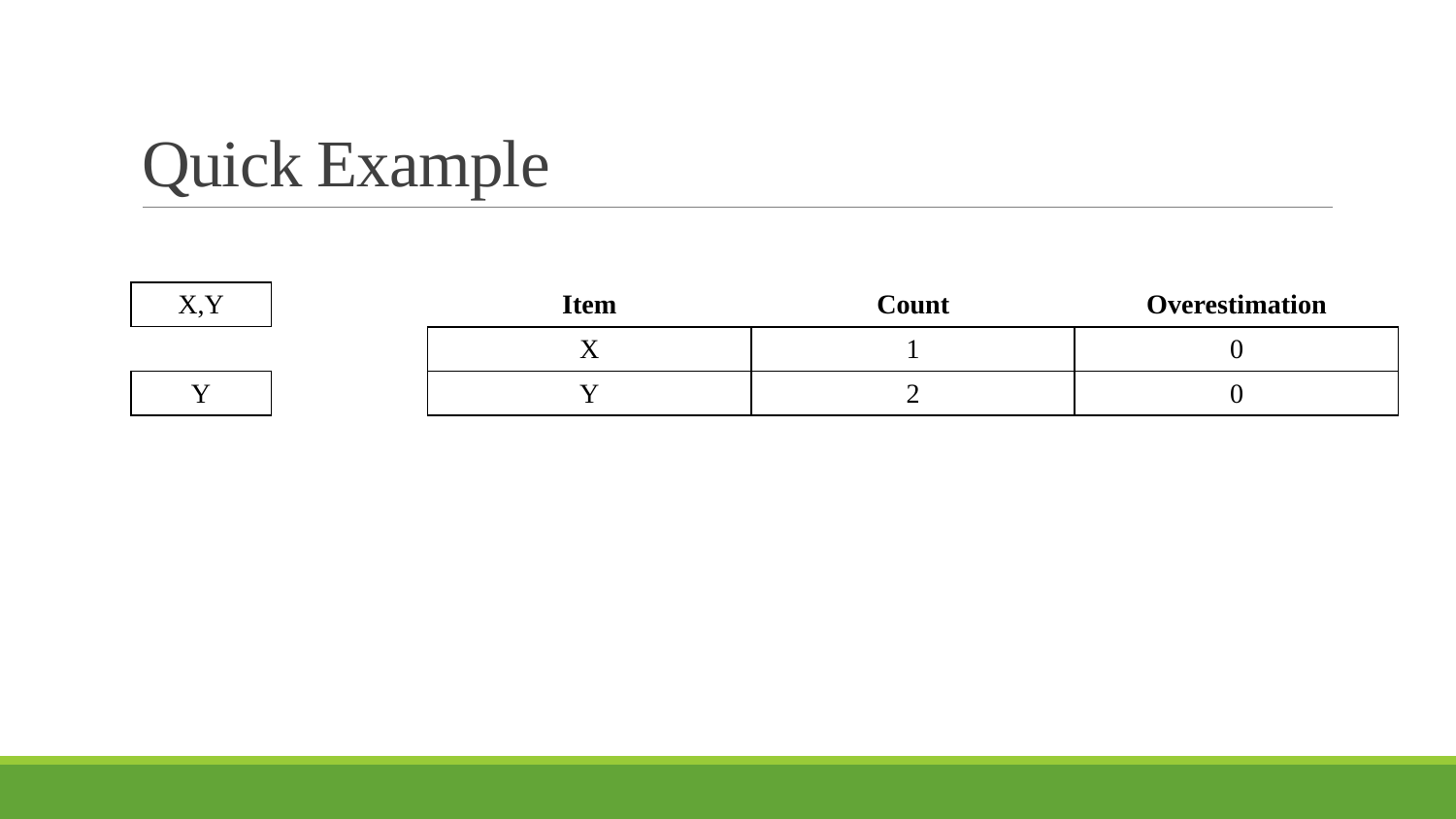| $\mathbf{X} \mathcal{I} \mathbf{X} \mathcal{I}$<br>$\Lambda$ , $\Lambda$ , $\Lambda$ | <b>Item</b> | Count | <b>Overestimation</b> |
|--------------------------------------------------------------------------------------|-------------|-------|-----------------------|
|                                                                                      |             |       |                       |
| –                                                                                    |             |       |                       |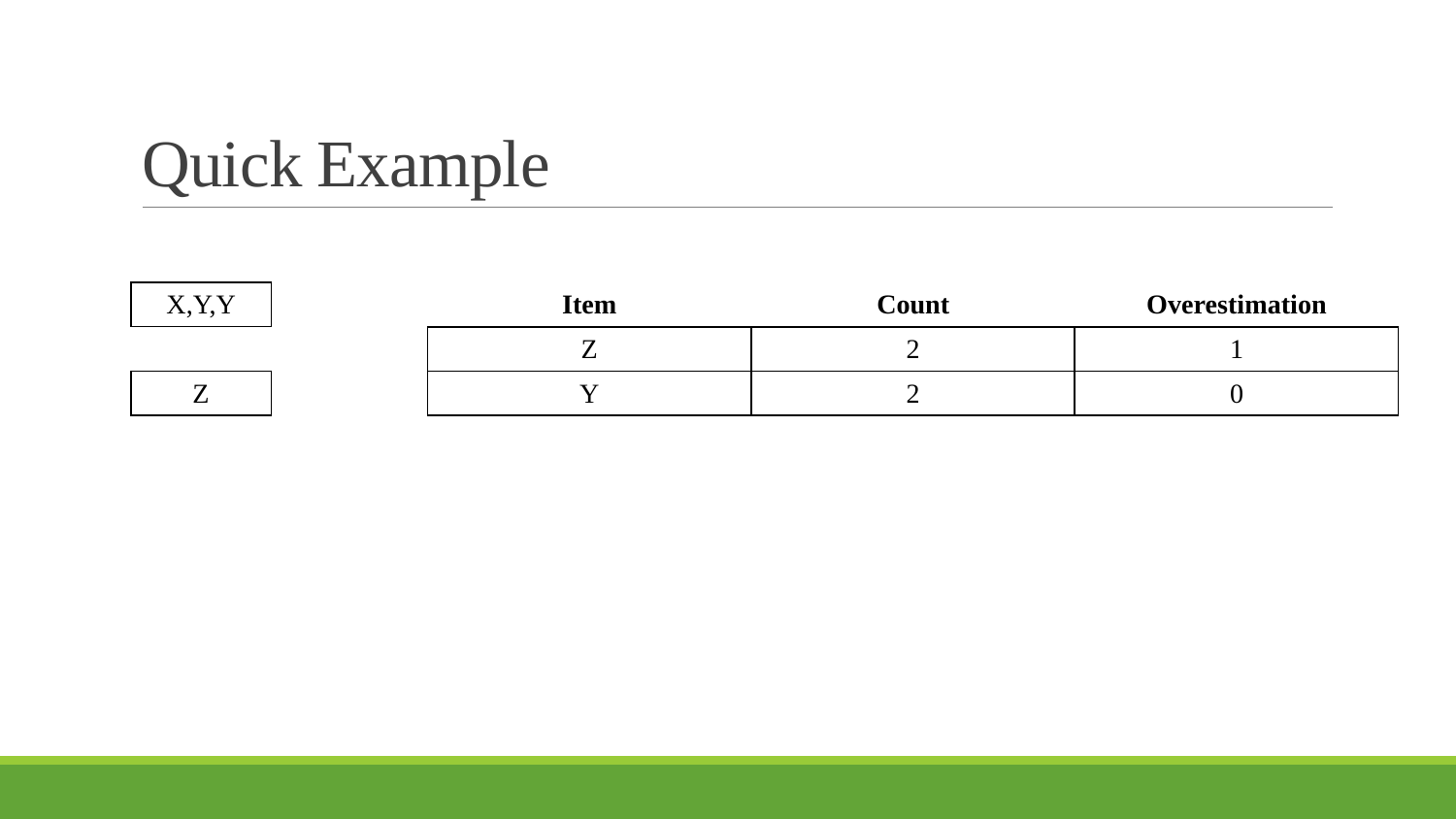| VVI7<br>$\ddot{\phantom{0}}$<br>$\Lambda$ , $\Lambda$ , $\Lambda$ | <b>Item</b> | Count | Overestimation |
|-------------------------------------------------------------------|-------------|-------|----------------|
|                                                                   |             |       |                |
|                                                                   |             |       |                |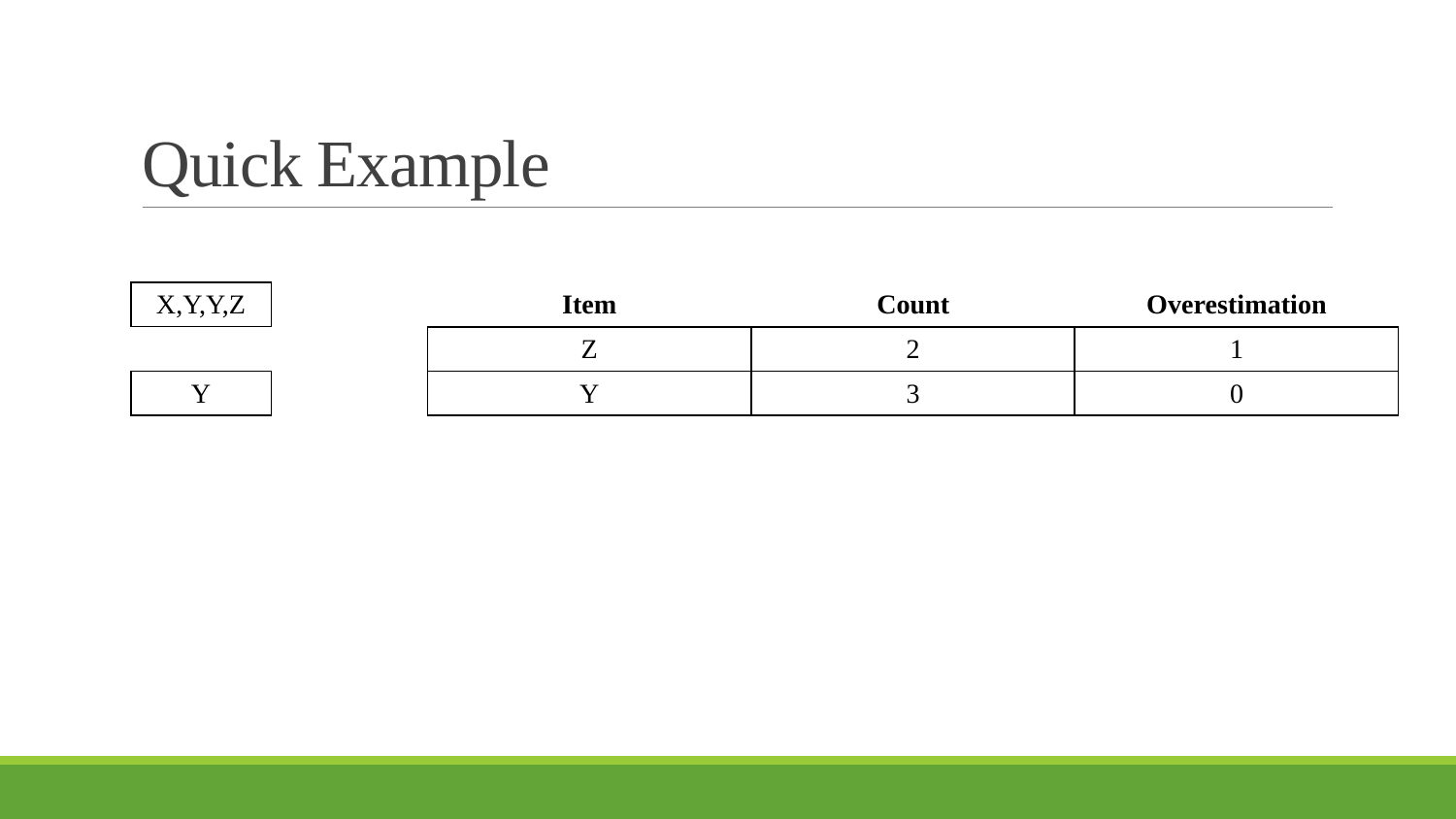| <b>YVV7</b><br>$\Lambda$ , I, I, $L$ , I | <b>Item</b> | Count | <b>Overestimation</b> |
|------------------------------------------|-------------|-------|-----------------------|
|                                          |             |       |                       |
|                                          |             |       |                       |

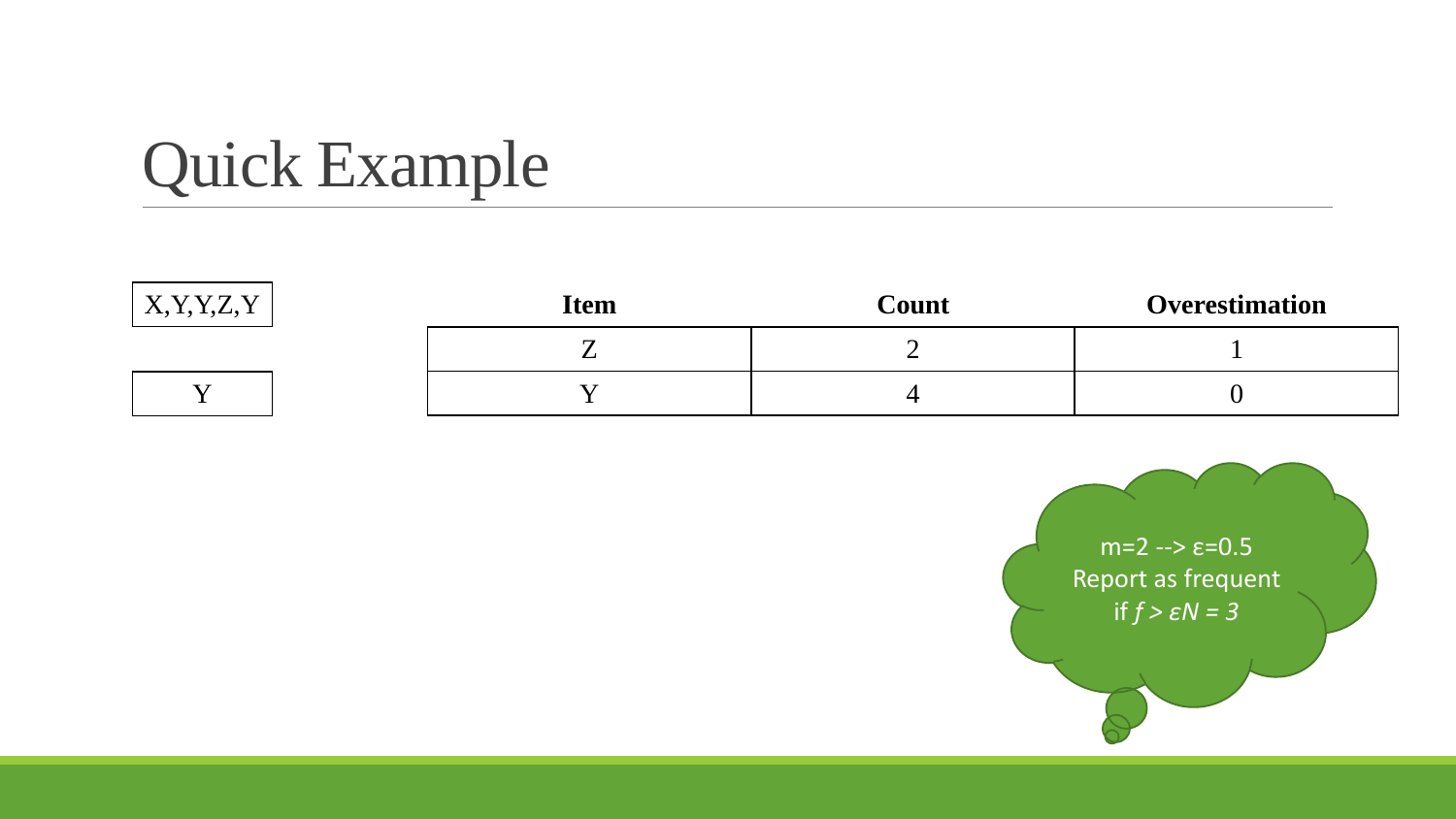# Storm Topology



Bolt Parallelism: 4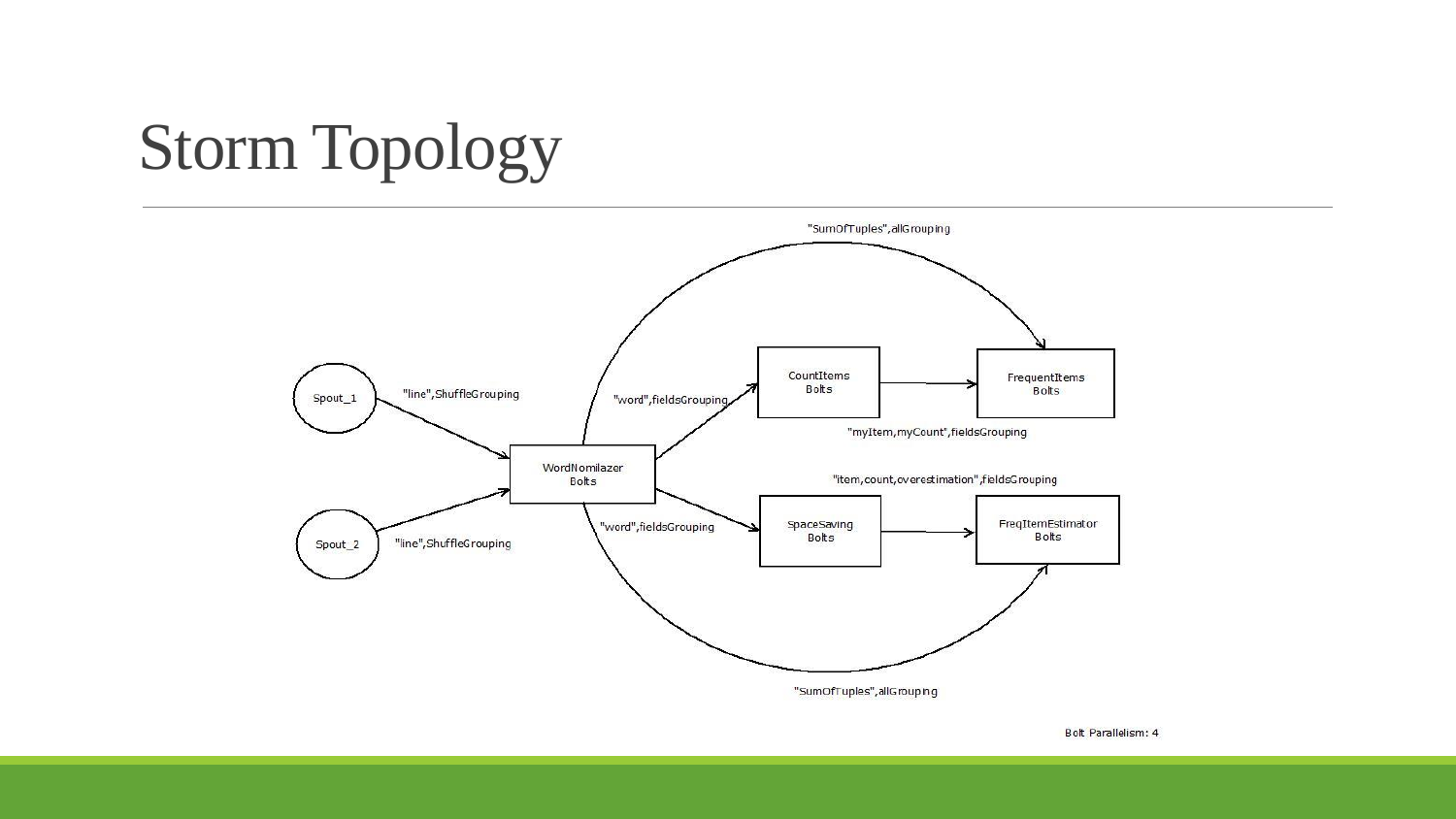#### Experiments

Used Zipfian Synthetic DataSet with parameter  $\alpha = \{0.5, 1.5, 2.5\}$ 

- **Length Of Alphabet:**  $|A|=10^5$
- Number Of Items:  $N=5 * 10^5$
- Parallelism in Bolts : 4
- Metrics Of "Success": Precision, Recall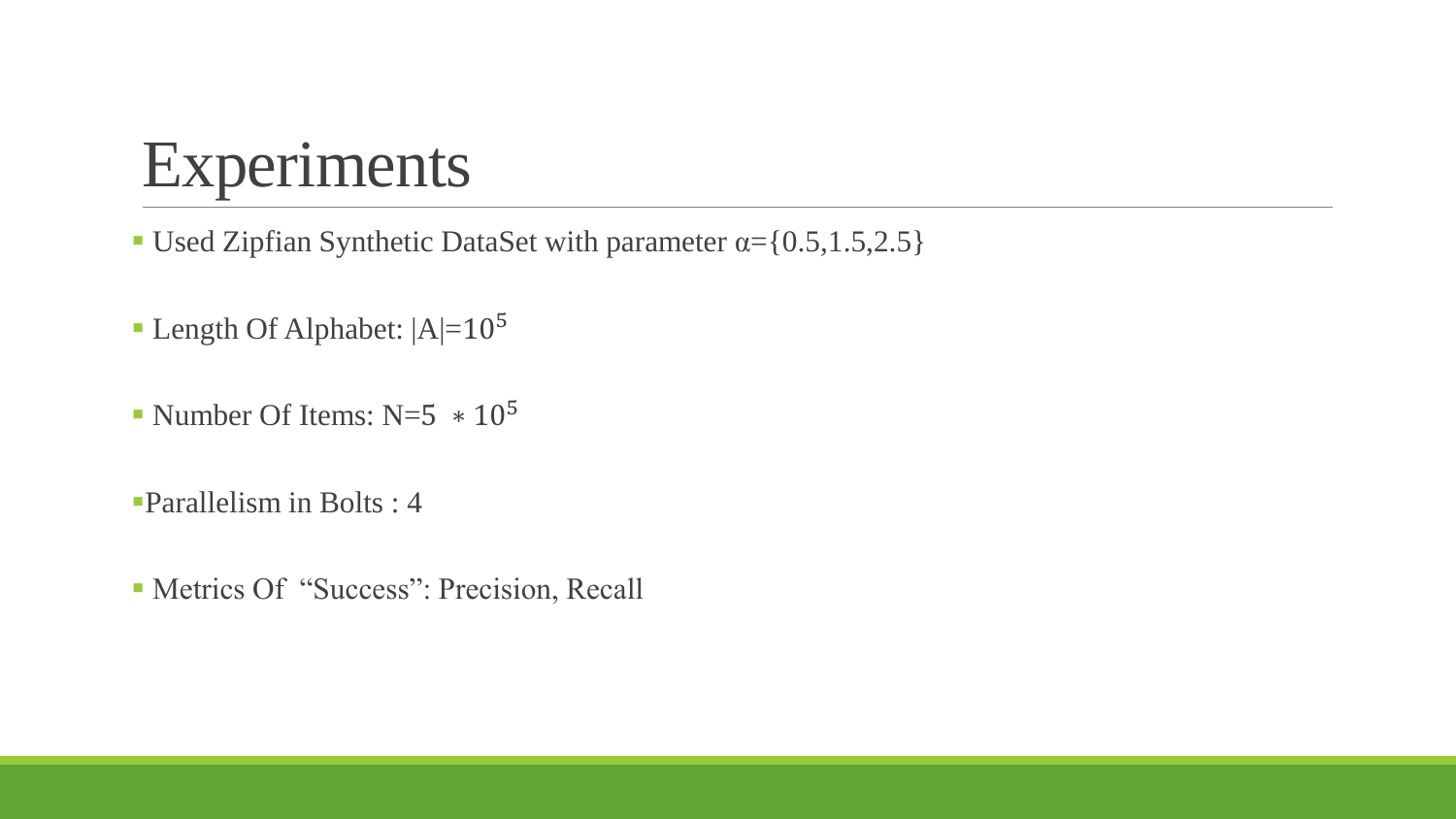

**Metrics Used** 

 $precision = \frac{number\ of\ retrieved\ frequent\ elements}{number\ of\ retrieved\ elements}$ 

 $recall = \frac{number\ of\ retrieved\ frequent\ elements}{total\ number\ of\ frequent\ elements\ in\ the\ dataset}$ 

The method has found all frequent items with no false alarms if both are equal to'1.0'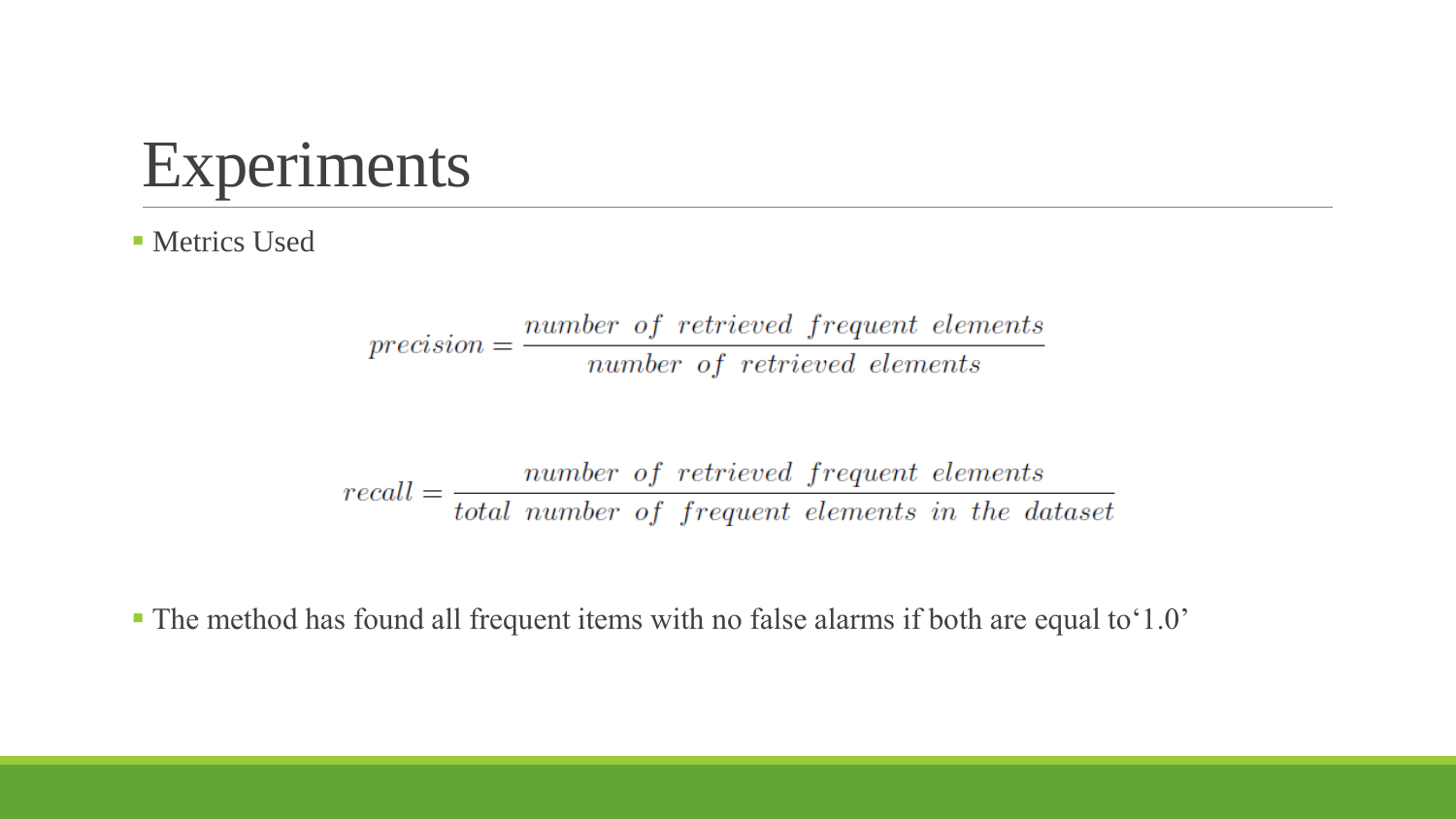#### Experimental Results

■ Zipfian Data with  $\alpha=1.5$  and N=5  $*10^5$ 



**Precision Recall**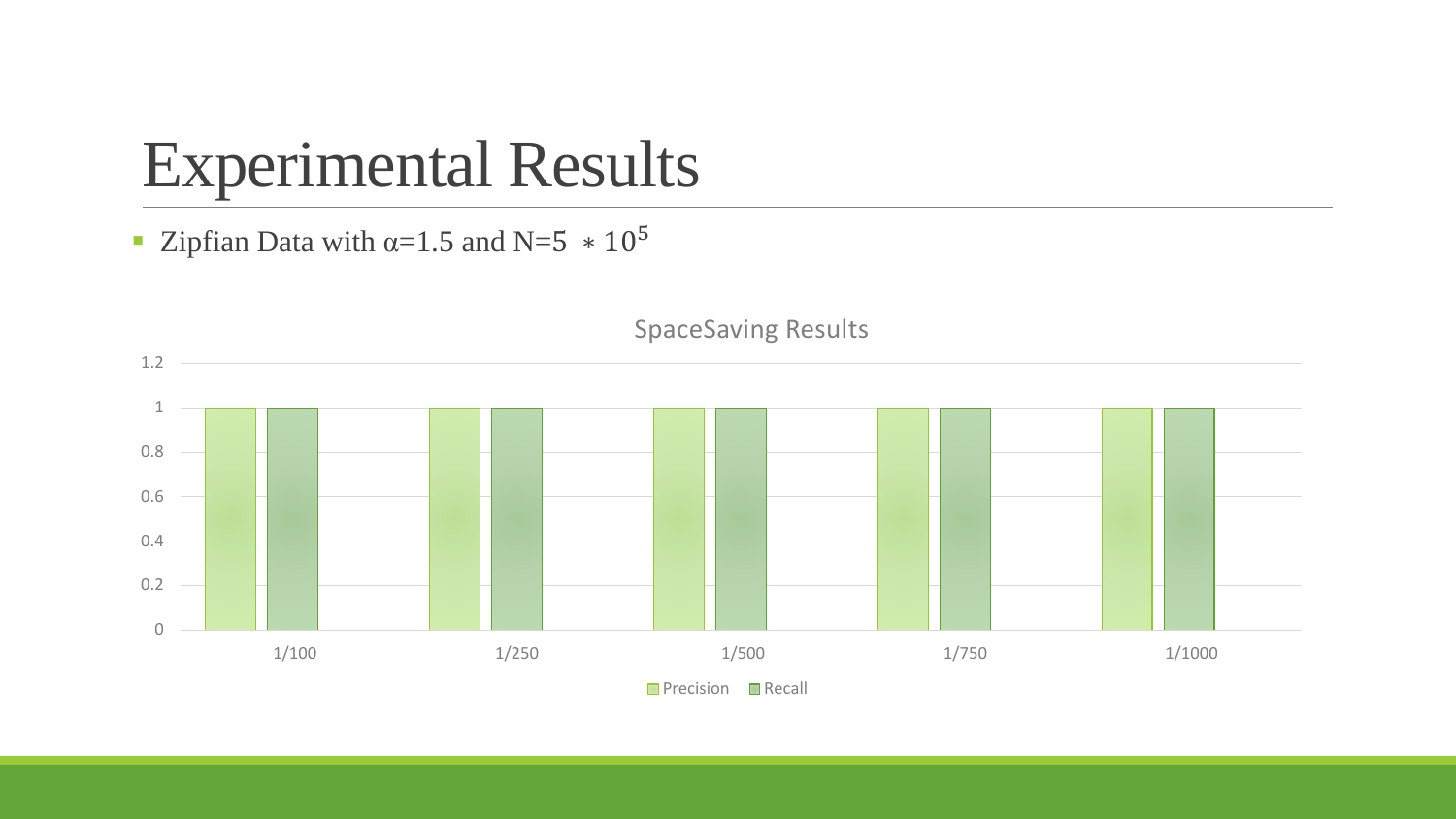#### Experimental Results

■ Zipfian Data with  $\alpha=2.5$  and N=5  $*10^5$